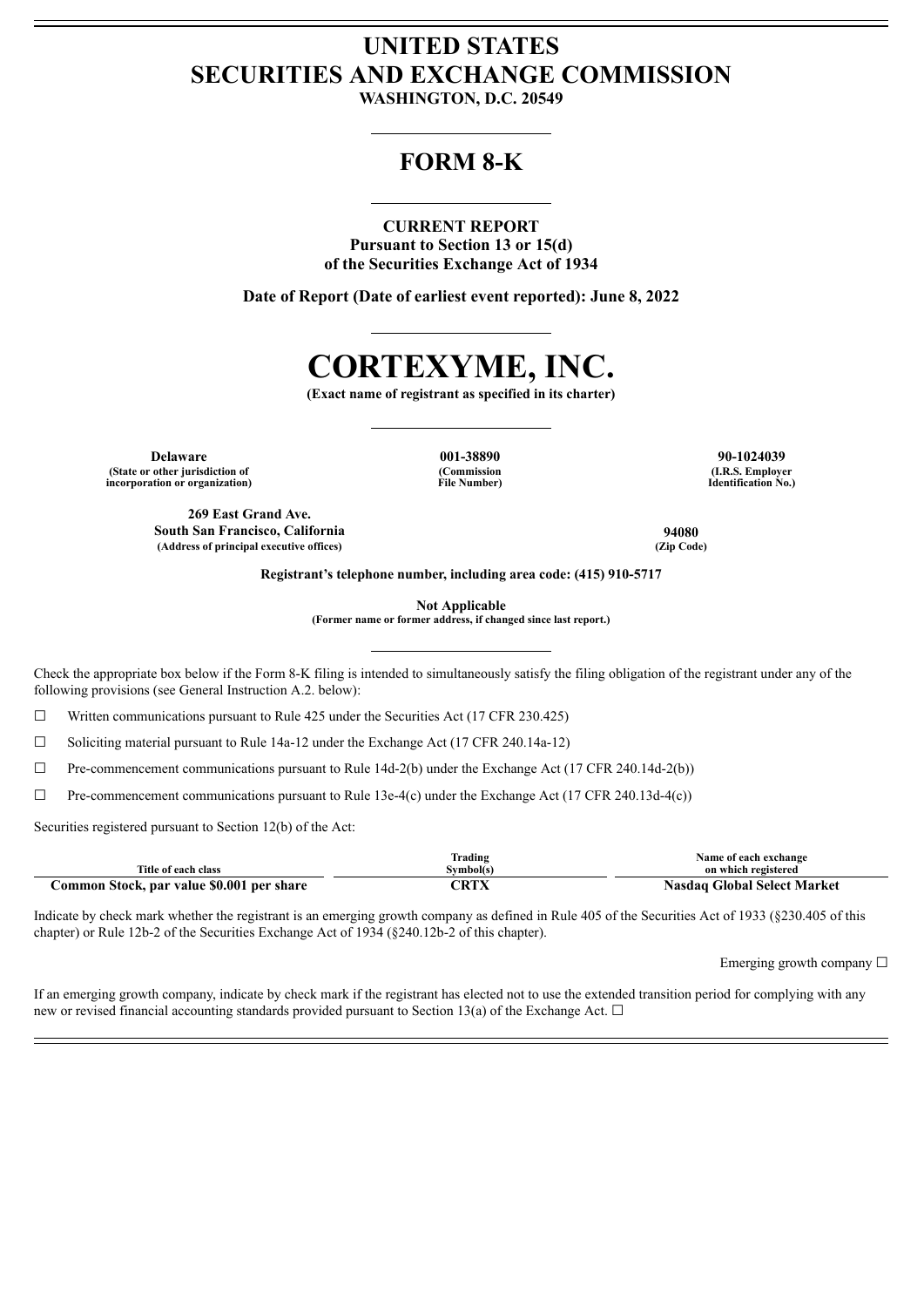#### **ITEM 1.01 Entry into a Material Definitive Agreement.**

On June 8, 2022, Cortexyme, Inc. (the "Company") entered into a Sublease Agreement (the "Sublease") with ICON Clinical Research, LLC, effective as of May 5, 2022, pursuant to which the Company leases certain premises located at 601 Gateway Boulevard in South San Francisco, California (the "Premises"). The term of the Sublease commences on June 18, 2022 ("Commencement Date") and extends to November 30, 2023, unless sooner terminated in accordance with the terms of the Sublease (the "Initial Term"). The Company has certain option to extend the Initial Term for additional one month until December 31, 2023 (the "Optional Extension Term"). The base rent for the Premises from the 11th day after the Commencement Date to the 12th calendar month and from the 13th calendar month to the end of the Initial Term will be \$16,692 and \$17,205.60 per month, respectively. The base rent for the Premises during the Optional Extension Term will be \$17,205.60 per month.

The foregoing description of the terms of the Sublease is not complete and is qualified in its entirety by reference to the complete texts of the Sublease, a copy of which will be filed with the Company's Quarterly Report on Form 10-Q for the quarter ending June 30, 2022.

#### ITEM 2.03 Creation of a Direct Financial Obligation or an Obligation Under an Off-Balance Sheet Arrangement of a Registrant.

The disclosure included in Item 1.01 of this Current Report on Form 8-K is incorporated into this Item 2.03 by reference.

#### ITEM 5.02 Departure of Directors or Certain Officers; Election of Directors; Appointment of Certain Officers; Compensatory Arrangements **of Certain Officers.**

#### *Departure of Executive Of icer and Director*

On June 8, 2022, Christopher Lowe, the Chief Financial Officer, Chief Operating Officer and a member of the Board of Directors (the "Board") of the Company, resigned as a member of the Board, effective immediately. Mr. Lowe has also resigned from his roles as the Chief Financial Officer and Chief Operating Officer of the Company, effective as of June 10, 2022 (the "Departure Date"). In connection with the departure of Mr. Lowe from the Company, the Company entered into a separation agreement (the "Separation Agreement") with Mr. Lowe on June 10, 2022, providing for (i) a release of claims against the Company; (ii) cash severance payments of \$354,750, which equals to nine months of Mr. Lowe's 2022 base salary, to be paid in accordance with the Company's normal payroll practices; and (iii) certain health care continuation benefits. The Separation Agreement also provides for an accelerated vesting of the restricted stock award issued to Mr. Lowe on March 3, 2022 and an extension of the post-termination exercise period for all vested stock options or other equity awards held by Mr. Lowe through the twelve-month period following the Departure Date, provided that the specified severance preconditions are met. In addition, in the event the Company consummates a change in control within three months after the Departure Date, subject to satisfaction of specified conditions, Mr. Lowe would also be entitled to additional cash severance and COBRA coverage, payment of target annual bonus and accelerated vesting with respect to his equity awards.

The foregoing description of the terms of the Separation Agreement is not complete and is qualified in its entirety by reference to the complete texts of the Separation Agreement, a copy of which will be filed as an exhibit to the Company's Quarterly Report on Form 10-Q for the quarter ending June 30, 2022.

Mr. Lowe's resignation from the Board was not a result of any disagreement with the Company, its Board or management.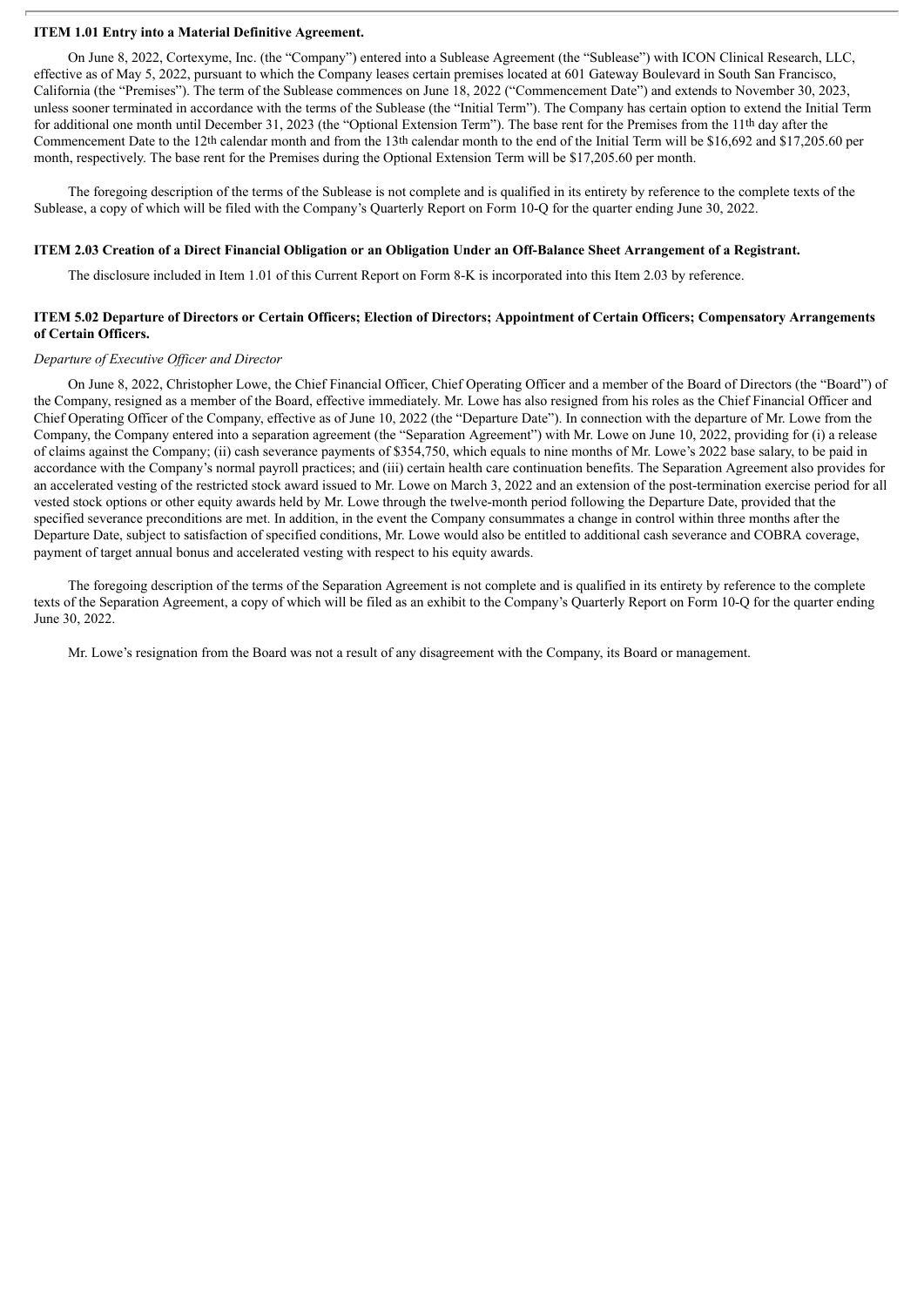#### *Appointment of Director*

On June 9, 2022, upon recommendation of the Nominating and Corporate Governance Committee of the Board, the Board appointed June Bray to serve as a Class III director of the Company, effective immediately, to fill the vacant directorship, until her successor is elected and qualified, or sooner in the event of her death, resignation or removal. Ms. Bray joins the class of directors whose term expires at the Company's 2025 annual stockholders' meeting.

Ms. Bray is entitled to receive compensation in accordance with the Company's Outside Director Compensation Policy as currently in effect (the "Policy").

In accordance with the Policy, Ms. Bray is entitled to receive a \$38,000 annual retainer for service as a Board member.

On the effective date of her appointment, Ms. Bray was granted an initial stock option award under the Company's 2019 Equity Incentive Plan covering 54,000 shares of the Company's common stock pursuant to the Policy, delivered in the form of a nonstatutory stock option. The exercise price of the options will equal \$3.20, the closing sales price of the Company's common stock on the date of grant, and the options will vest in equal annual installments over the three-year period following the date of grant, subject to the director's continued service as a director through each such vesting date.

The Company has entered into the Company's standard form of indemnification agreement with Ms. Bray. The indemnification agreement provides, among other things, that the Company will indemnify Ms. Bray for certain expenses which she may be required to pay in connection with certain claims to which she may be made a party by reason of her position as a director of the Company, and otherwise to the fullest extent permitted by law. The form of indemnification agreement was previously filed as Exhibit 10.2 to the Company's Registration Statement on Form S-1 (No. 333-230853), as amended, as originally filed on April 12, 2019, and is incorporated herein by reference.

There are no arrangements or understandings between Ms. Bray and any other persons pursuant to which she was selected as a member of the Board. There are no family relationships between Ms. Bray and any director, executive officer, or any person nominated or chosen by the Company to become a director. Ms. Bray is not a party to any current or proposed transaction with the Company for which disclosure is required under Item 404(a) of Regulation S-K.

#### *Designation of Principal Financial Of icer*

On June 9, 2022, the Company designated Ted Monohon, the Company's Chief Accounting Officer and Vice President of Finance, as the principal financial officer, to fill the vacancy resulting from Mr. Lowe's resignation from the Company. Mr. Monohon will serve as the principal financial officer in addition to his role as a principal accounting officer.

Mr. Monohon, 56, has served as the Company's Chief Accounting Officer and principal accounting officer since February 2021 and as the Vice President of Finance since May 2019. Prior to joining the Company, Mr. Monohon was a Consultant at SOA Projects, Inc. from December 2018 to April 2019, and he served as Head of Accounting and Finance at X10 Capital Management, LLC from March 2017 to December 2018. Mr. Monohon has more than 20 years of financial experience spanning roles at private equity, publicly and privately held companies and major banks. Mr. Monohon's expertise includes key finance functions including financial planning and forecasting, treasury and cash management, and accounting and tax functions. During his career, Mr. Monohon has completed multiple initial public offerings as well as venture capital and private placement financings. He began his career with Deloitte as a senior staff auditor. Mr. Monohon obtained his bachelor's degree in Accounting from the Rochester Institute of Technology.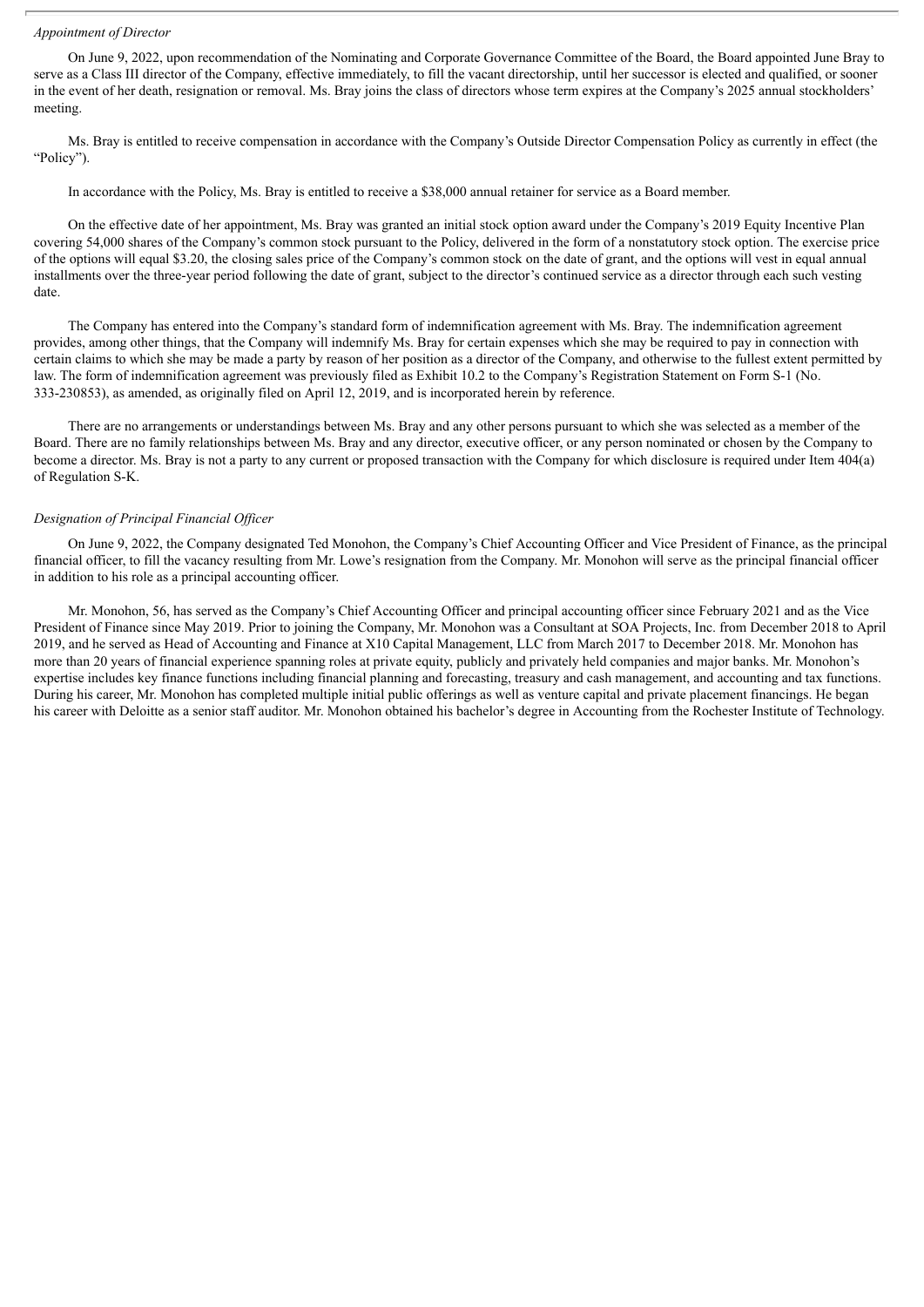The Company has entered into the Company's standard form of indemnification agreement with Mr. Monohon. The indemnification agreement provides, among other things, that the Company will indemnify Mr. Monohon for certain expenses which he may be required to pay in connection with certain claims to which he may be made a party by reason of his position as an officer of the Company, and otherwise to the fullest extent permitted by law. The form of indemnification agreement was previously filed as Exhibit 10.2 to the Company's Registration Statement on Form S-1 (No. 333-230853), as amended, as originally filed on April 12, 2019, and is incorporated herein by reference.

There are no arrangements or understandings between Mr. Monohon and any other persons pursuant to which he was designated as the Company's principal financial officer. There are no family relationships between Mr. Monohon and any director, executive officer, or any person nominated or chosen by the Company to become a principal financial officer of the Company. Mr. Monohon is not a party to any current or proposed transaction with the Company for which disclosure is required under Item 404(a) of Regulation S-K. In connection with his designation as the principal financial officer, there will not be any change in compensation or benefits of Mr. Monohon.

#### **ITEM 5.07 Submission of Matters to a Vote of Security Holders.**

The Annual Meeting of Stockholders of the Company was held online via live audio webcast on June 8, 2022 (the "Annual Meeting"). At the Annual Meeting, there were present, in person virtually or by proxy, holders of 20,722,574 shares of common stock, or approximately 68.7% of the total outstanding shares eligible to be voted. The final voting results with respect to each proposal presented at the Annual Meeting is set forth below:

#### *Proposal One - Election of Directors*

The Company's stockholders approved the election of two Class III directors to the Board for three year terms or until their respective successors are elected and qualified or until their earlier death, resignation or removal. The results of such vote were:

| Nominee               | Votes For  | <b>Votes Withheld</b> | <b>Broker Non-Votes</b> |
|-----------------------|------------|-----------------------|-------------------------|
| Christopher Lowe      | 12,537,677 | 659,522               | 7,525,375               |
| Christopher J. Senner | 12,563,414 | 633,785               | 525,375'                |

#### *Proposal Two - Ratification of Selection of Independent Registered Accounting Firm*

The Company's stockholders ratified the selection of BDO USA, LLP as the Company's independent registered accounting firm for the fiscal year ending December 31, 2022. The results of such vote were:

| Votes For                                        | Votes<br>Against | Abstentions             |
|--------------------------------------------------|------------------|-------------------------|
| $- -$<br>20.44<br>$\overline{\phantom{a}}$<br>__ | 80,308           | 200,708<br>__<br>$\sim$ |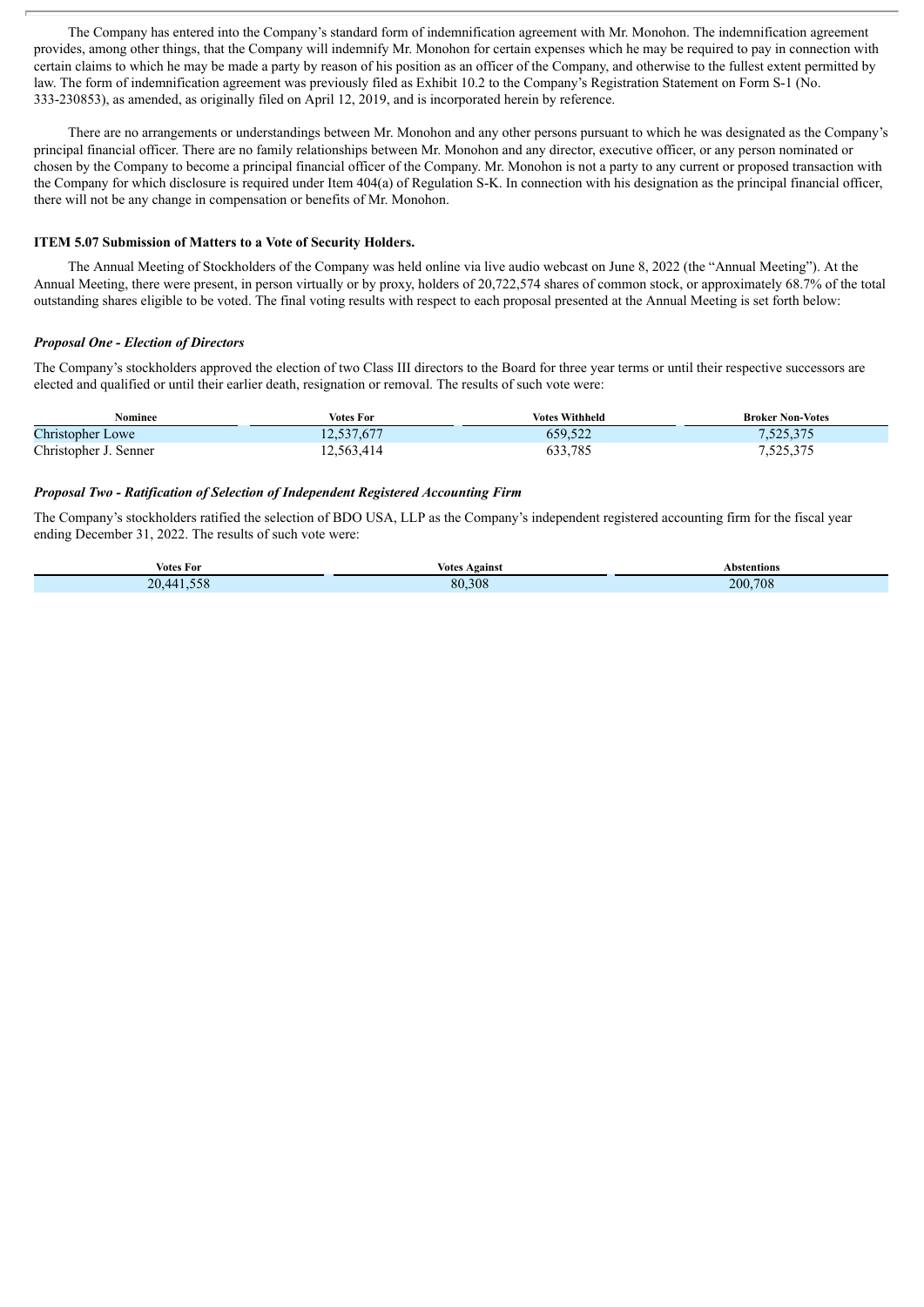## Proposal Three - Approval, on an advisory basis, of the compensation of the Company's named executive officers

The Company's stockholders approved, on an advisory basis, the compensation of the Company's named executive officers. The results of such vote were:

| Votes For        | Against<br>otes/ | Abstentions | Non-Votes<br>Kroker |
|------------------|------------------|-------------|---------------------|
| $\Omega$<br>71 Z | 20<br>368        | 49.369      | 275                 |